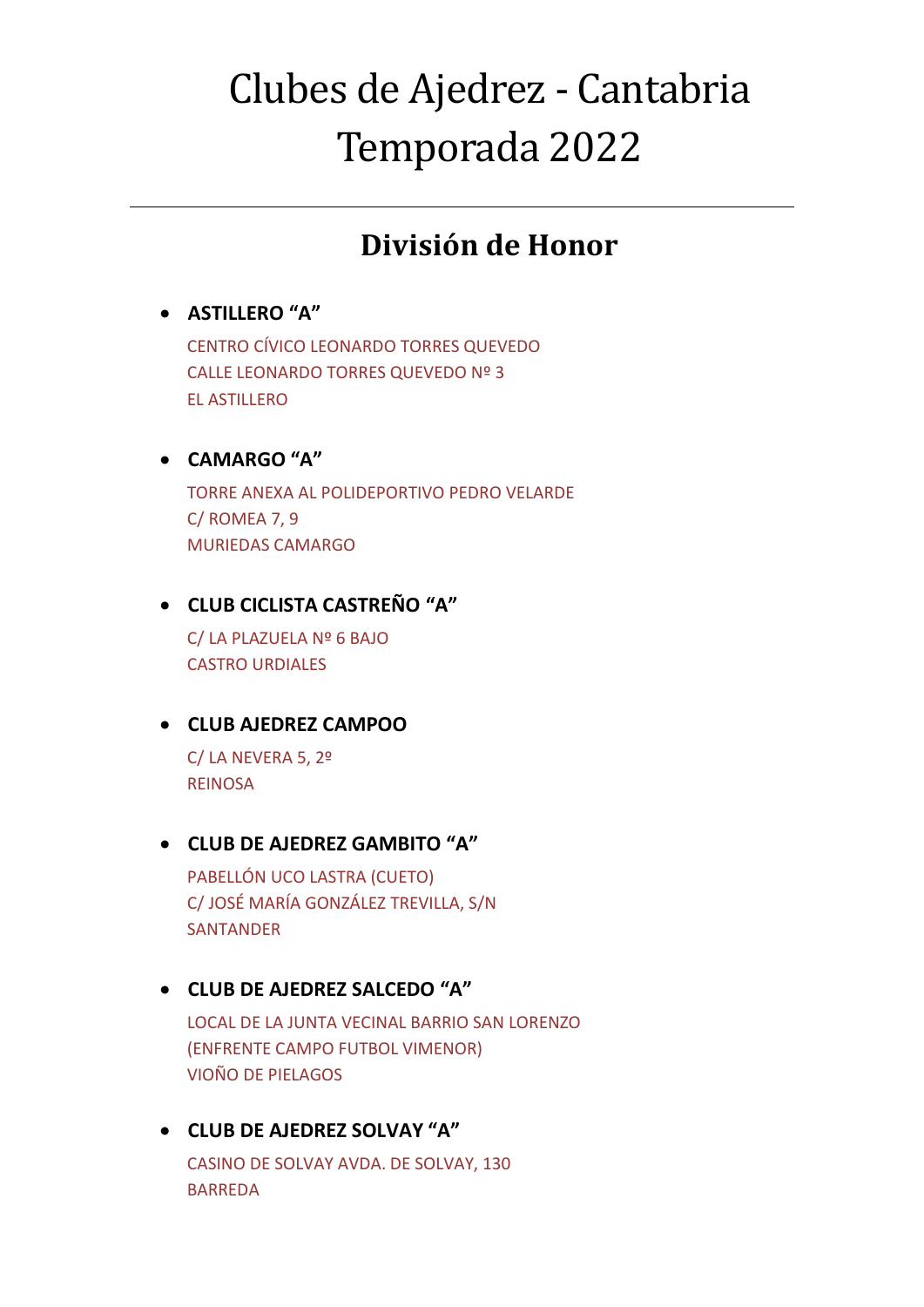#### • **PIÉLAGOS "A"**

LOCAL DE LA JUNTA VECINAL BARRIO SAN LORENZO (ENFRENTE CAMPO FUTBOL VIMENOR) VIOÑO DE PIELAGOS

#### • **REGATAS "A"**

PLAZA DE POMBO, 3 SANTANDER

## • **TORRES BLANCAS "A"**

COLONIA DE LOS PINARES A-5 BAJO SANTANDER

## **Primera División**

#### • **CLUB DE AJEDREZ GAMBITO "B"**

PABELLÓN UCO LASTRA (CUETO) C/ JOSÉ MARÍA GONZÁLEZ TREVILLA, S/N SANTANDER

#### • **CLUB DE AJEDREZ SOLVAY "B"**

CASINO DE SOLVAY AVDA. DE SOLVAY, 130 BARREDA – TORRELAVEGA

#### • **LIENDO "A"**

BARRIO HAZAS, S/N DETRÁS DE LA IGLESIA PARROQUIAL LIENDO

#### • **OCIO Y CULTURA UGT "A"**

CALLE MAGALLANES 6, 2ª PLANTA SANTANDER

#### • **PIÉLAGOS "B"**

LOCAL DE LA JUNTA VECINAL BARRIO SAN LORENZO (ENFRENTE CAMPO FUTBOL VIMENOR) VIOÑO DE PIELAGOS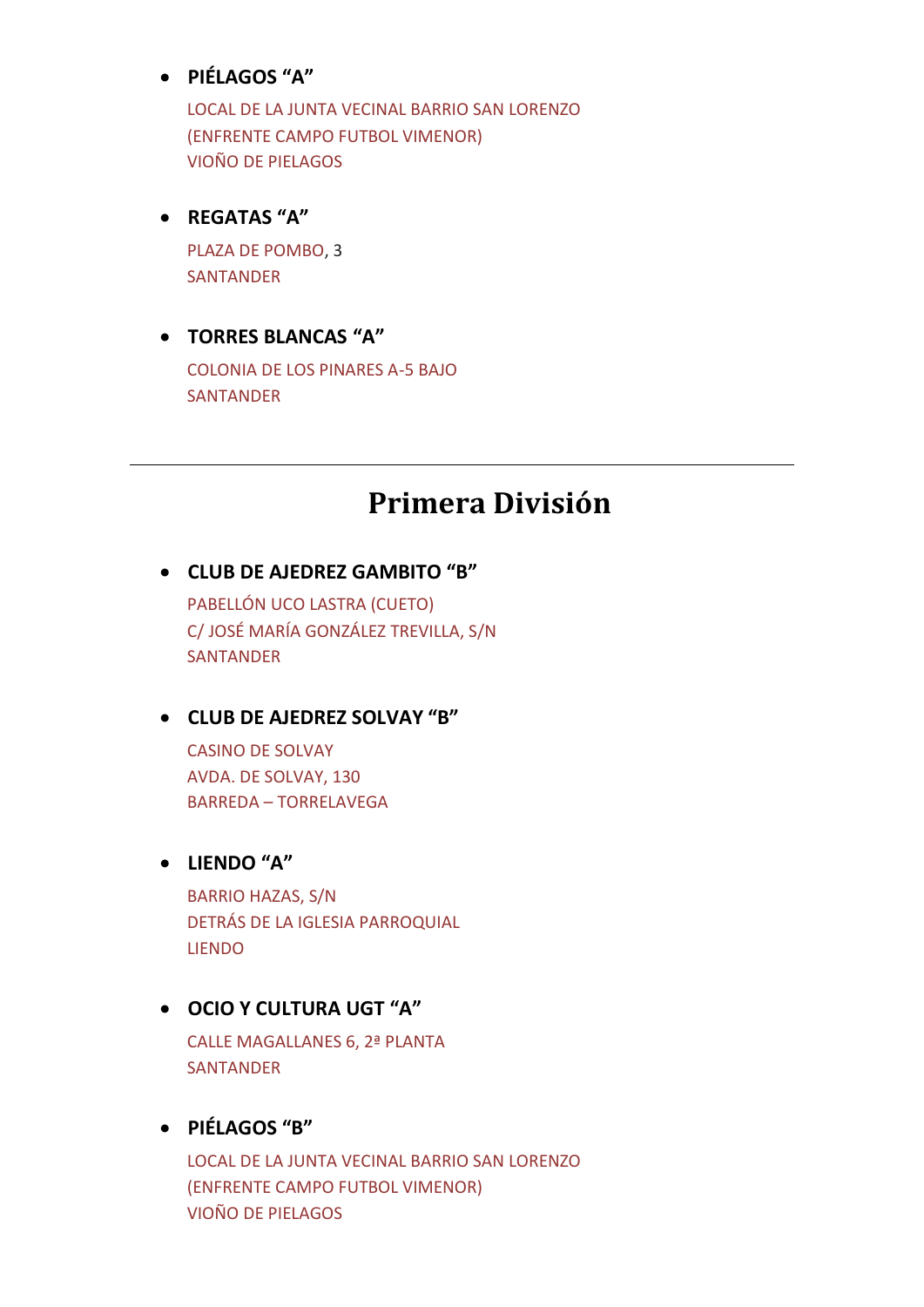#### • **REGATAS "B"**

PLAZA DE POMBO, 3 **SANTANDER** 

#### • **RESACAJEDREZ**

HOSPITAL MARQUES DE VALDECILLA - PABELLÓN 12, 2ª PLANTA AVENIDA VALDECILLA S/N SANTANDER

#### • **TORRES BLANCAS "B"**

COLONIA DE LOS PINARES A-5 BAJO SANTANDER

## **Segunda División**

#### • **ASTILLERO "B"**

AULA DE CULTURA DE GUARNIZO. CALLE RAMÓN Y CAJAL S/N. GUARNIZO (EL ASTILLERO)

## • **BRAILLE**

C/BURGOS Nº 3 SANTANDER

#### • **CLUB CICLISTA CASTREÑO "B"**

C/ LA PLAZUELA Nº 6 BAJO CASTRO URDIALES

#### • **CLUB DE AJEDREZ GAMBITO "C"**

PABELLÓN UCO LASTRA (CUETO) C/ JOSÉ MARÍA GONZÁLEZ TREVILLA, S/N SANTANDER

#### • **CLUB DE AJEDREZ RAMALES DE LA VICTORIA**

EDIFICIO "LA SINDICAL", 1ª PLANTA PLAZA ONÉSIMO REDONDO RAMALES DE LA VICTORIA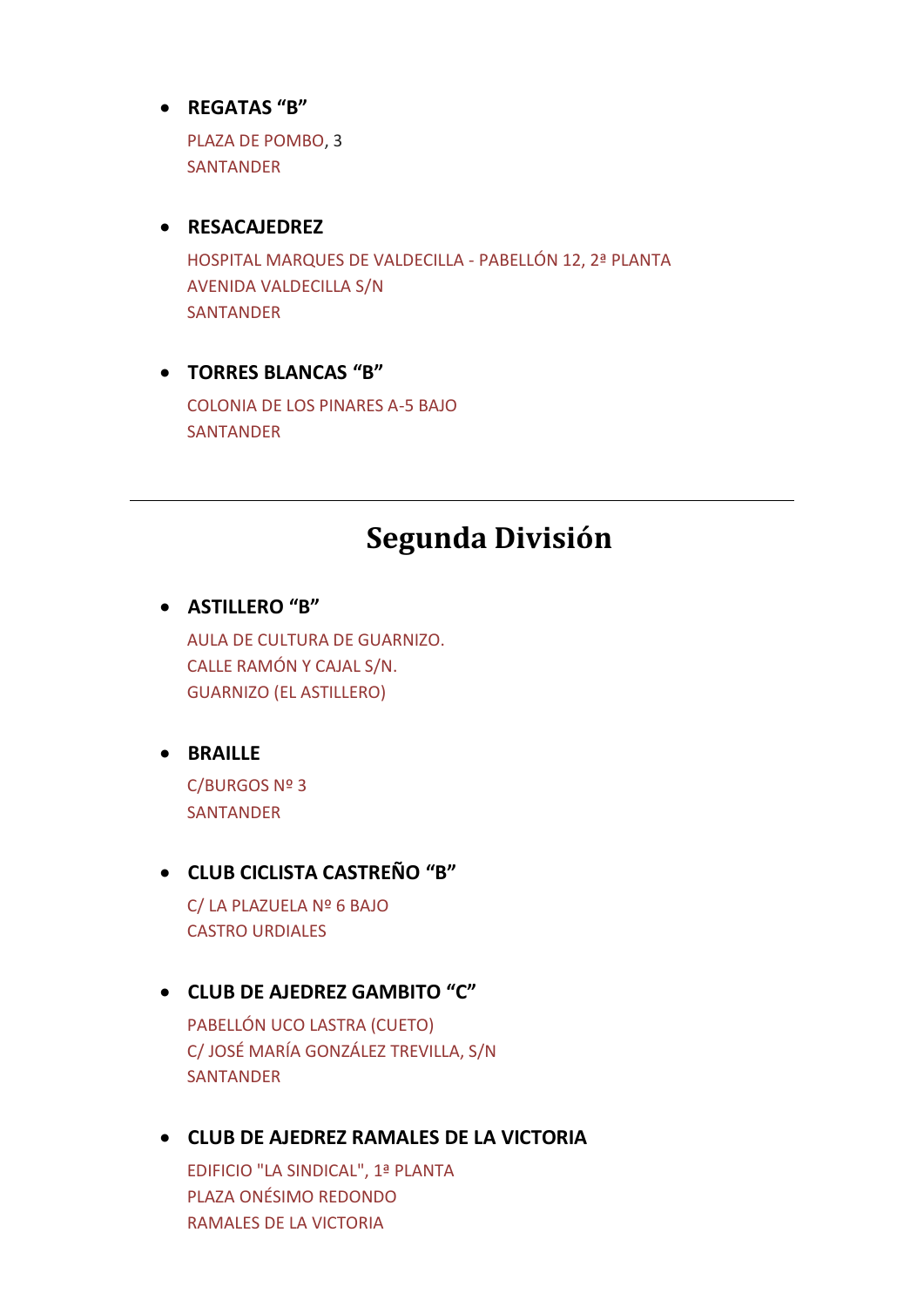#### • **CLUB DE AJEDREZ SALCEDO "B"**

LOCAL DE LA JUNTA VECINAL BARRIO SAN LORENZO (ENFRENTE CAMPO FUTBOL VIMENOR) VIOÑO DE PIELAGOS

### • **CLUB DE AJEDREZ SOLVAY "C"**

CASINO DE SOLVAY AVDA. DE SOLVAY, 130 BARREDA – TORRELAVEGA

#### • **CLUB DE AJEDREZ SOLVAY "D"**

CASINO DE SOLVAY AVDA. DE SOLVAY, 130 BARREDA – TORRELAVEGA

#### • **CLUB DE AJEDREZ VILLA DE SANTOÑA**

CASA DE LA JUVENTUD C/ BALDOMERO VILLEGAS N.º 11 SANTOÑA

#### • **ESCUELA DE AJEDREZ DE LIMPIAS "A"**

CASA DE CULTURA DEL AYTO. DE LIMPIAS C/ SAN MIGUEL, 2 LIMPIAS

#### • **PIELAGOS "C"**

LOCAL DE LA JUNTA VECINAL BARRIO SAN LORENZO (ENFRENTE CAMPO FUTBOL VIMENOR) VIOÑO DE PIELAGOS

#### • **REGATAS "C"**

PLAZA DE POMBO, 3 SANTANDER

#### • **TORRES BLANCAS "C"**

COLONIA DE LOS PINARES A-5 BAJO SANTANDER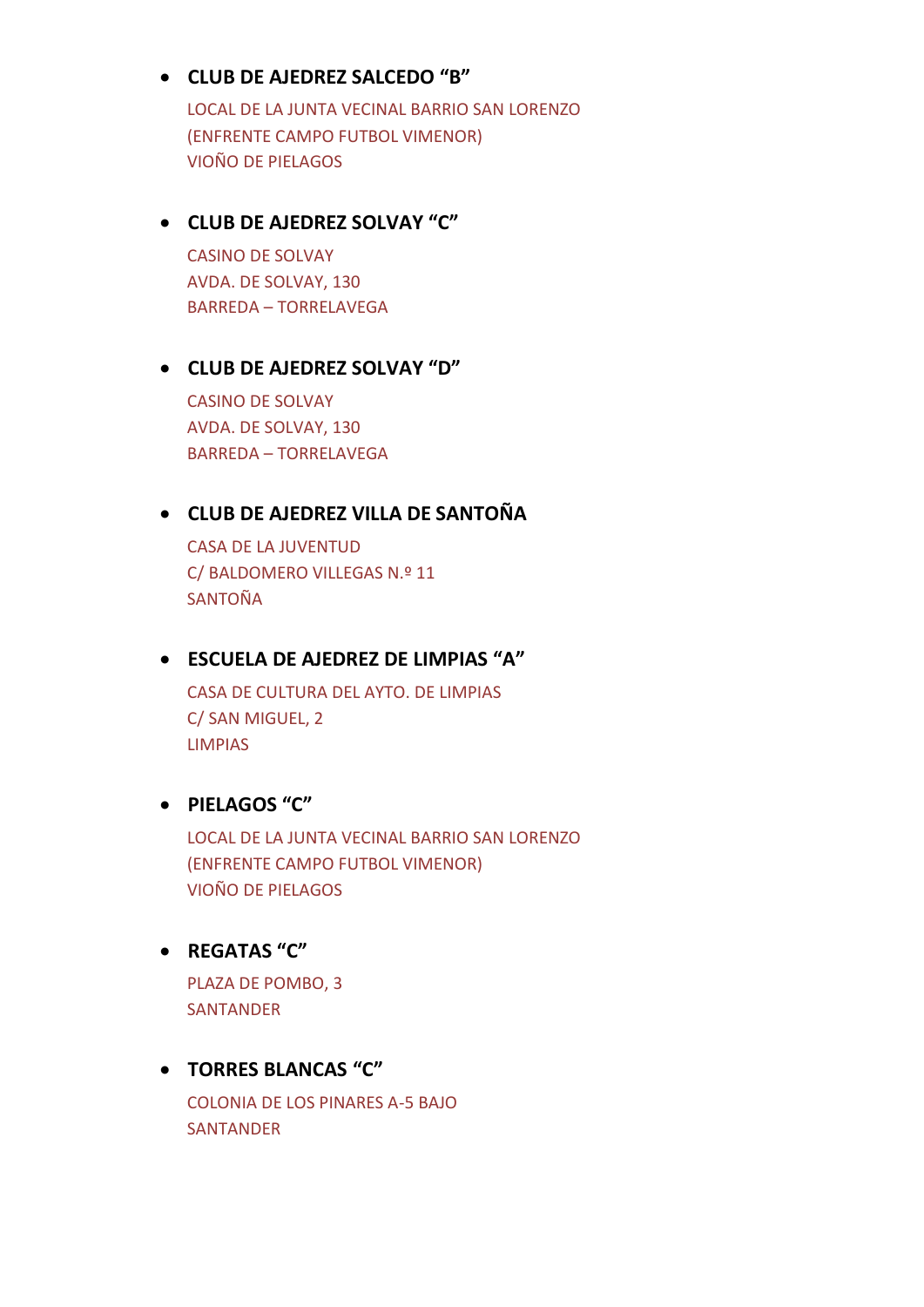#### • **TORRES BLANCAS "D"**

COLONIA DE LOS PINARES A-5 BAJO **SANTANDER** 

## **Tercera División**

## • **CLUB DE AJEDREZ BUELNA** C/SAN JORGE, 2

LOS CORRALES DE BUELNA

### • **CLUB DE AJEDREZ GAMBITO "D"**

PABELLÓN UCO LASTRA (CUETO) C/ JOSÉ MARÍA GONZÁLEZ TREVILLA, S/N **SANTANDER** 

#### • **CLUB DE AJEDREZ SOLVAY "E"**

CASINO DE SOLVAY AVDA. DE SOLVAY, 130 BARREDA – TORRELAVEGA

#### • **CLUB DE AJEDREZ SOLVAY "F"**

CASINO DE SOLVAY AVDA. DE SOLVAY, 130 BARREDA – TORRELAVEGA

#### • **ESCUELA DE AJEDREZ LIMPIAS "B"**

CASA DE CULTURA DEL AYTO. DE LIMPIAS C/ SAN MIGUEL, 2 LIMPIAS

#### • **LIENDO "B"**

BARRIO HAZAS, S/N DETRÁS DE LA IGLESIA PARROQUIAL LIENDO

## • **PIÉLAGOS "D"**

LOCAL DE LA JUNTA VECINAL BARRIO SAN LORENZO (ENFRENTE CAMPO FUTBOL VIMENOR) VIOÑO DE PIELAGOS